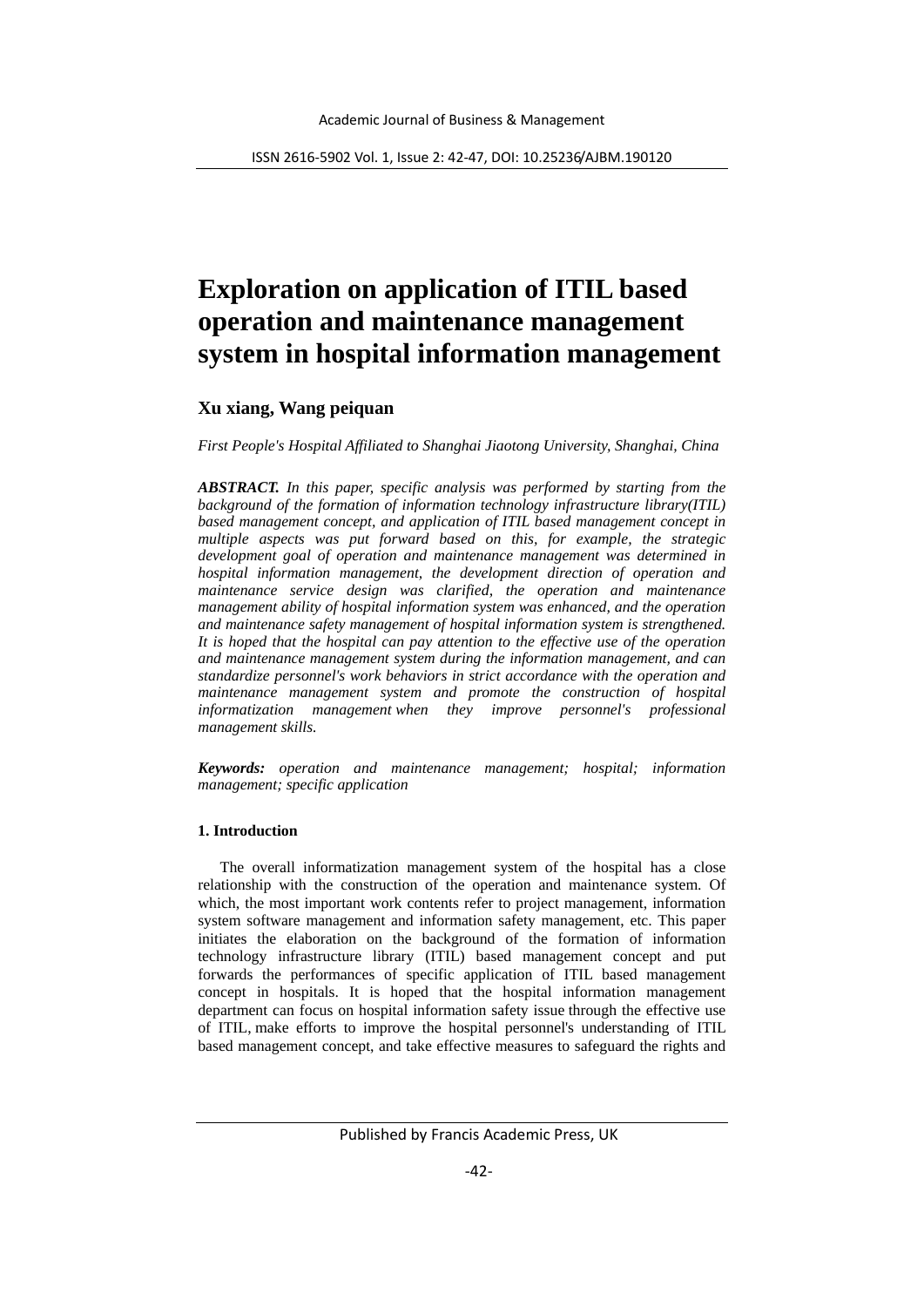interests of the hospital even in the event of some risk situations, thus laying a foundation for the long-term development of the hospital in the future.

#### **2. Background of formation of ITIL based management concept**

The ITIL based management concept was originally a management concept proposed by the British Government Information Centre, Computer and Telecommunications Agency (CCTA). The ITIL based management concept is widely used in the IT service industry and has certain practicality and scientificity. The ITIL based management concept summarizes the effective management methods in various fields in Europe, plays an important role in normalizing the management concepts, and is helpful for the planned and rhythmic management of the IT industry. The ITIL based management concept is to carry out management work by taking the IT industry as the core, which can further promote the smooth development of management work  $\begin{bmatrix} 1 \end{bmatrix}$ . In addition, the ITIL based management system has received sufficient attention in hospital information management, and the ITIL based management model has been used to establish a corresponding information service management process to standardize the work behaviors of the personnel in charge of hospital information service management. Even when encountering some urgent problems in the course of carrying out work, these personnel can turn their passive working state into active working state, thus creating conditions for the smooth development of hospital business in the future.

#### **3. The significance of applying IITIL based management concept in hospital information management**

In the process of hospital information management, the effective use of IITIL based management concept is an inevitable choice for the long-term development of the hospital, which can further promote the long-term development of the hospital and play an important role in helping the hospital improve the management level in the future.

#### *3.1 Facilitating accurate assessment*

When carrying out information management work, the hospital can effectively evaluate the effect of IT services through the effective use of ITIL based management concept, so that management personnel can timely grasp the development status of the hospital, help the hospital to form a standardized management system, and thus reducing the probability of occurrence of problems in hospital services.

#### *3.2 Important guarantee for smooth development of work*

There are great differences in information resources in different periods of the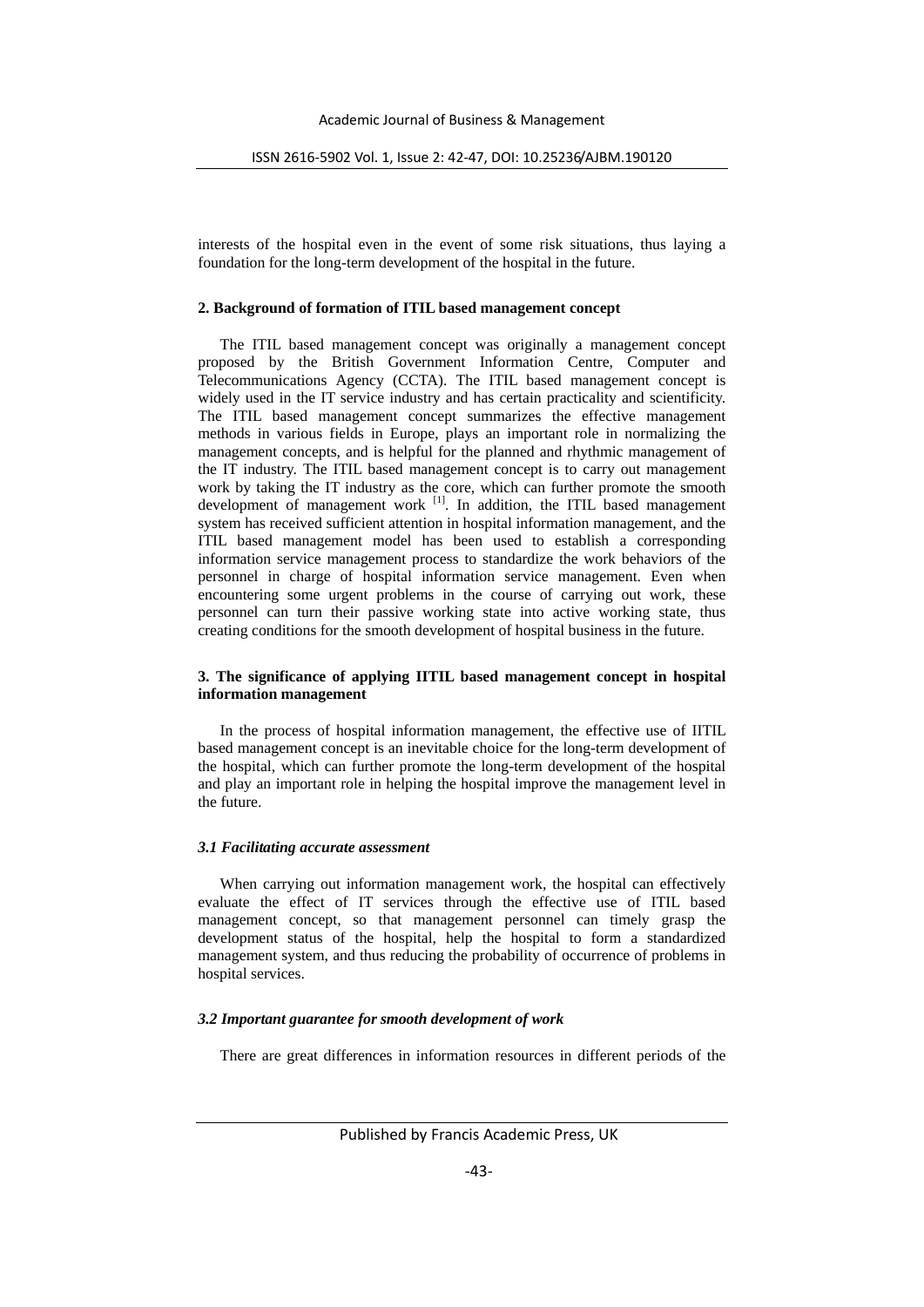hospital. Therefore, relevant departments of the hospital are required to carry out analysis and management by applying ITIL based management concept, which facilitate the hospital to build a reasonable and scientific service management system, provide important guarantees for personnel to carry out management work and further promote the improvement of hospital information management quality, and thus play an important role in promoting the hospital to develop in the right direction.

### *3.3 Optimizing the overall resource structure of the hospital*

Through the effective use of the ITIL based management concept, the efficiency of the IT organization can be improved, and the overall resources of the hospital can be used reasonably and effectively, which will play an important role in improving the overall economic benefits of the hospital in the future.

## *3.4 Reducing the probability of occurrence of risks*

The hospital effectively combines ITIL based management concept and IT service concept, which can promote the smooth development of hospital IT services, has certain stability and timeliness, and can effectively reduce the probability of occurrence of work fault to a certain extent  $[2]$ . It is of great help for hospital to improve patient satisfaction.

### **4. Application of ITIL based operation and maintenance management system in hospital information management**

### *4.1 Determining the strategic development goals of operation and maintenance management*

Determining the strategic development goal of operation and maintenance management is the basic condition for the healthy development of hospitals. Therefore, the hospital management personnel should carry out statistical analysis of the information management status of various departments of the hospital at the current stage, and formulate a correct development goal in combination with the operation and maintenance management concept. First of all, the leaders at decision-making level of the hospital should make specific plans for the development direction of hospital informatization, and make scientific and effective decisions on the work items of the information management department of the hospital. Secondly, the middle-level management personnel of the hospital should formulate the specific operation procedures and service standards uniformly. Finally, the personnel providing hospital information technology support should give full play to the work enthusiasm and maintain the data safety of the hospital service system to the greatest extent, which will have an important impact on determining the correct development goal of the operation and maintenance management of the

Published by Francis Academic Press, UK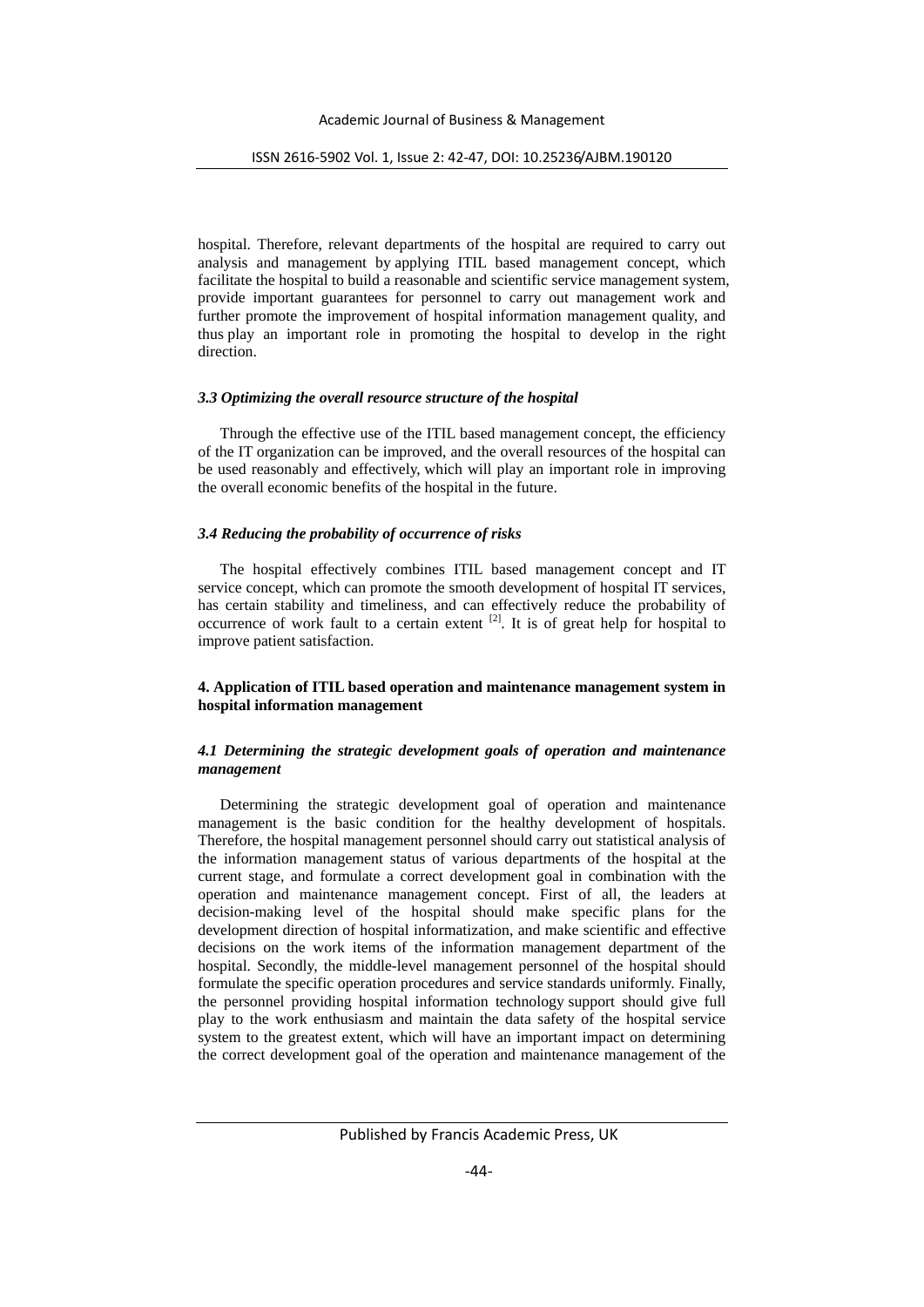hospital in the future.

### *4.2 Clarifying the development direction of operation and maintenance service design*

When carrying out information management work, the hospital leaders should conduct effective analysis according to the actual development status of the hospital, and should clearly clarify the design development direction based on services [3]. First of all, the central engineers should be analyzed according to their own capability maturity model. For example, the engineers are divided into team groups according to their character characteristics and work ability, paying respect to the personality development of the design engineer; the specific operation and maintenance management personnel can be effectively divided into first-line, second-line and third-line operation and maintenance support personnel; each operation and maintenance personnel should be clear about his or her own work responsibilities; secondly, the information management personnel should be divided into software maintenance team, terminal hardware maintenance team and data statistics team according to operation and maintenance management contents. Finally, the information management personnel can classify hospital information management events and divide them into three levels: high, medium and low levels.

#### *4.3 Improving the operation and maintenance management ability of the hospital information system*

In the management work of the hospital, there is much in common between the ITIL management work and the hospital clinical service work, and there is a close relationship. Therefore, in the information management work of the hospital, each personnel is required to accurately grasp the ITIL based management concept and the work skills of the information system, carry out analysis according to the working status of the hospital information management, take effective ways to carry out the ITIL based management, and further improve the management ability of the hospital information management personnel <sup>[4]</sup>. In this process, the personnel of each department of the hospital is required to conduct accurate analysis and exercise by using the management model, make innovation by combining with the current management mode of the hospital and plan a reasonable development direction for hospital information management in the future, this will help simplify the working process of the hospital information management personnel, reduce the corresponding difficulty and play an important role in promoting the hospital to achieve the goal of information management. Based on this, the hospital should carry out professional training for information management personnel. Starting from the basic work, it is ensured that the information management personnel can effectively use ITIL based management concept, so as to provide an important guarantee for carrying out the work smoothly in the future.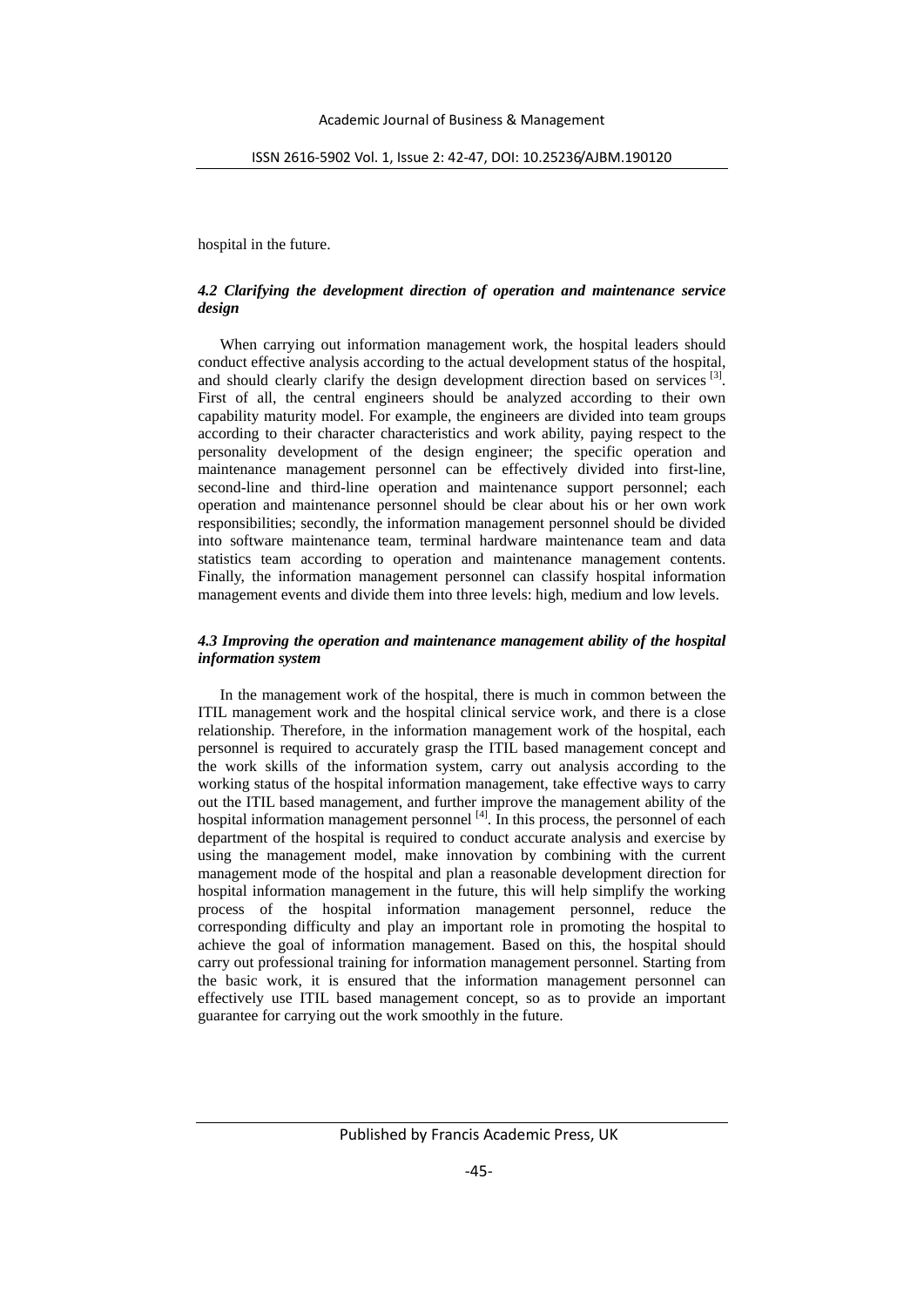## *4.4 Strengthening the operation and maintenance safety management of hospital information systems*

The analysis is carried out based on the overall status of operation and maintenance service management of the hospital, so as to understand that the operation and maintenance safety management plays an important role in helping the various departments of the hospital to carry out the work smoothly. Therefore, the leaders of the hospital should pay more attention to the complete management of operation and maintenance and strengthening the management, which reduce the probability of occurrence of work faults. In this process, the hospital should use the operation and maintenance management model for analysis and practice, and actively construct an active management model, so that relevant personnel can be clear about the work direction and objectives; the work enthusiasm of personnel is mobilized, so that every personnel can actively participate in the operation and maintenance management of the hospital information system. Not only that, when the operation and maintenance safety management of hospital information systems is strengthened, it is also necessary for relevant personnel to accurately detect the equipment used in the work, so as to timely and effectively discover the problems existing during the use of the equipment, which is helpful to reduce the probability of occurrence of hospital information management risks in the future [5]. Therefore, strengthening the operation and maintenance safety management of the hospital information management system can promote the smooth development of hospital management and provide an important basis for the healthy development of China's medical industry in the future.

# *4.5 Strengthening the change management of operation and maintenance of hospital information system*

With the continuous development and change of the hospital, the information in each department of the hospital is also constantly changing. Therefore, the hospital management personnel should strengthen the change management of personnel's operation and maintenance, so as to keep the hospital away from the interference of external factors. The hospital information management work at ordinary times will always be affected by various factors, most obviously in aspects such as hospital clinical management. For example, if the information management personnel of the hospital have sufficient change ability, when some urgent problems occur in clinical work, they can effectively combine with the operation and maintenance management concept to effectively control the influencing factors of various aspects of the hospital, and can effectively resolve the clinical issues faced by the hospital. In this process, the information management personnel must strictly follow the management rules and regulations to carry out the work. When the role of change management of operation and maintenance is highlighted, each personnel must be enabled to work wholeheartedly; when the importance level of the change management of operation and maintenance is promoted, the overall professional skills of the personnel can be improved.